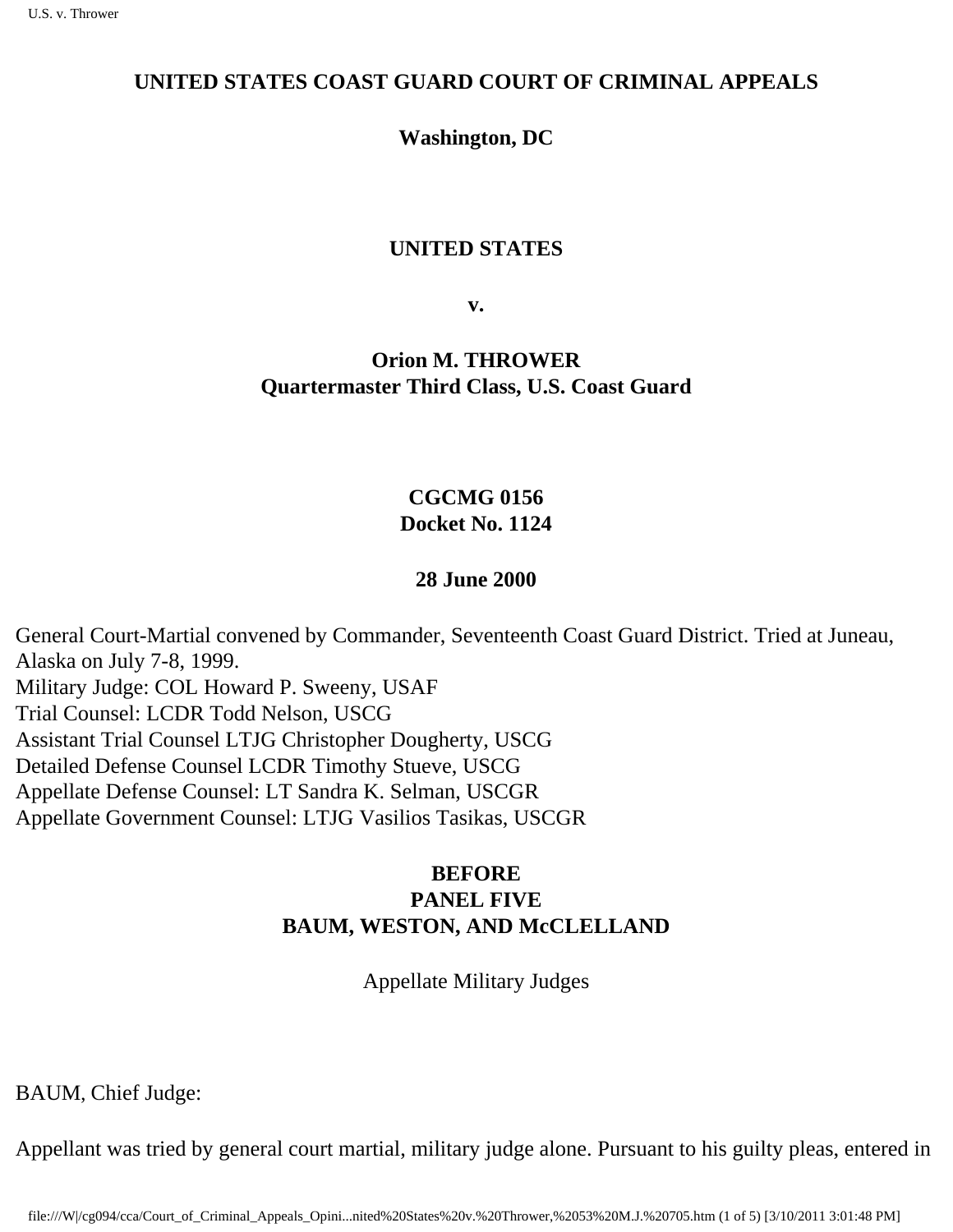accordance with a pretrial agreement, Appellant was found guilty of one specification of violating a lawful order in violation of Article 92 of the Uniform Code of Military Justice (UCMJ), by wrongfully possessing a .45 caliber Ruger pistol and ammunition in his barracks room; and one specification of committing an indecent act with a child in violation of Article 134, UCMJ. Appellant pled not guilty to another specification of an indecent act with a child under an additional Article 134 charge and was convicted of that offense by exceptions and substitutions. The judge sentenced Appellant to a dishonorable discharge, confinement for three years, and reduction to pay grade E-1. Pursuant to the terms of the pretrial agreement, the convening authority changed the dishonorable discharge to a bad conduct discharge, approved the sentence as changed, and suspended all confinement in excess of six months for a period of twelve months from the date of sentencing.

Appellant has assigned and orally argued one error before this Court, that the evidence of record is legally and factually insufficient to support a guilty finding to the additional charge and its sole supporting specification. As part of this assignment, Appellant asserts that his guilty pleas to the other indecent act charge and his sworn answers to the plea-providence inquiry had a spillover effect that caused the military judge to overlook shortcomings in the government s case.

## **The Facts**

While Appellant was assigned to USCGC SWEETBRIER, his immediate supervisor, a Quartermaster Second Class (QM2), befriended Appellant and welcomed him into the QM2 s home as a frequent dinner guest and overnight visitor. In the process, Appellant became very close to the entire family, frequently acting as a babysitter for the QM2 s three children, a ten year old girl, JH, and her two younger brothers. On one occasion, sometime in the fall of 1997, Appellant slept over at their home on a night when the QM2 had the duty. After the children were asleep, Appellant entered the bedroom of the sons, where the daughter was sleeping on the floor with her brothers, and he lay down beside her. At some point, he put his hand under her nightgown and into her panties, causing her to awaken with fright at what the Appellant was doing and to run out of the room. She got into bed with her mother, but made no mention of the incident to her or anyone else until a year later. This was the act to which Appellant pled guilty.

The contested act occurred a few months later in December 1997, when Appellant accompanied the family on a Christmas vacation to Anchorage, Alaska. At the start of the trip home to Cordova, Alaska, Appellant rode in the back seat of the QM2 s truck with the daughter, JH, and the oldest son. JH s mother testified that from the front seat she observed JH asleep with her head in Appellant s lap, and with Appellant stroking her face. When questioned by the military judge as to how long Appellant was touching the side of her daughter s head or hair, she said maybe an hour or so. What the mother saw made her uncomfortable, because she said she viewed it as something a man would do with an adult woman. She said nothing to Appellant or her daughter, but, at the next stop, she moved to the back seat, and Appellant took her seat in front.

The daughter s testimony was that on the drive home she was very tired and slept on and off. Once, when waking, she said it felt like Appellant gently pushed her head, which was facing forward, onto his lap.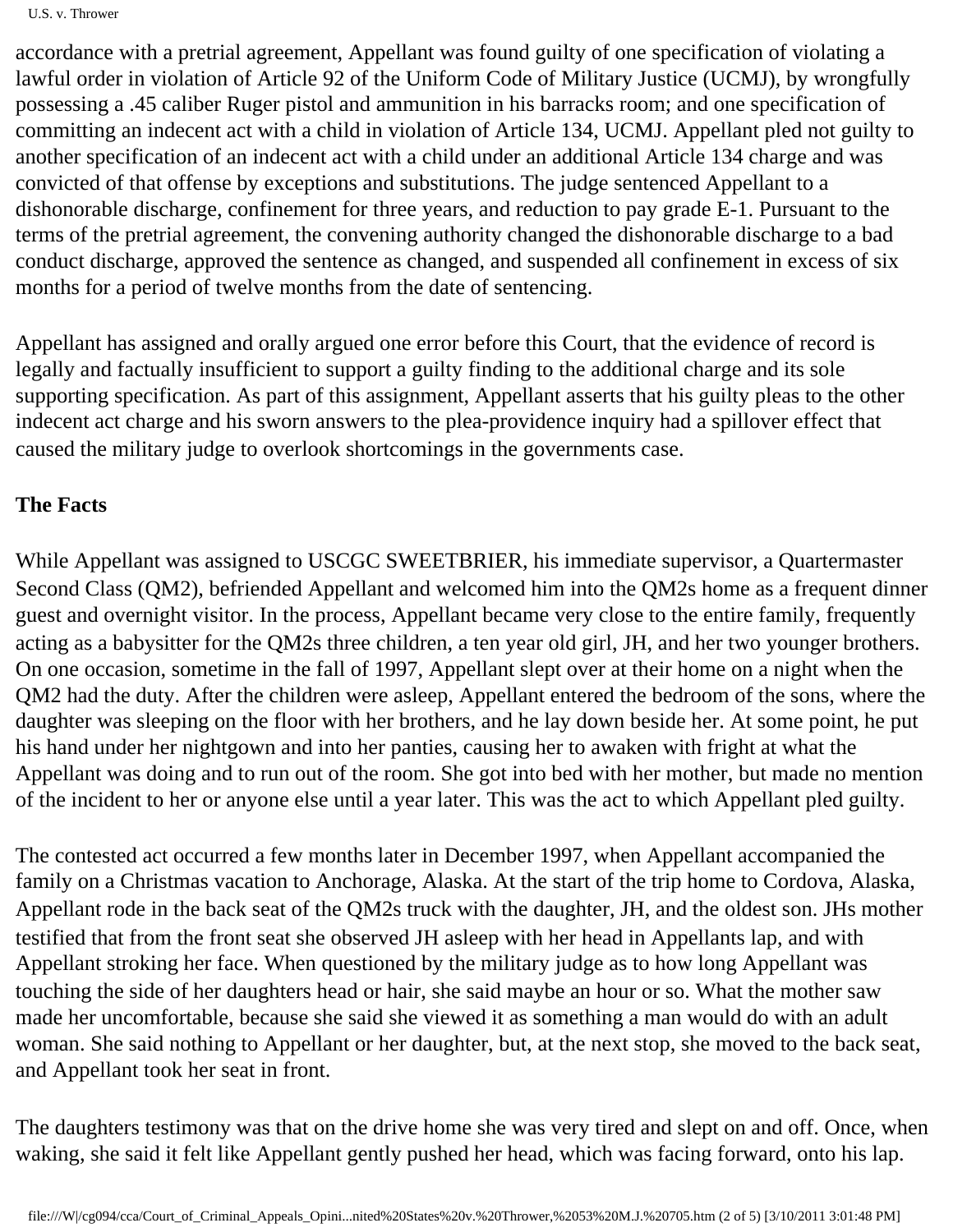U.S. v. Thrower

She could not recall where on his lap her head rested. She specifically did not recall Appellant stroking her head or her hair. She did remember, however, that she felt uncomfortable at the time with her head in Appellant s lap and she felt Appellant s hand resting on her head, which she perceived as signaling her to keep her head where it was. According to her recollection, she wanted to sit up three or four times, but, at those times, she felt Appellant moving his hand down, not pushing, but with enough pressure to prompt her to remain in that position, until she finally did sit up.

A Coast Guard investigative agent testified that he interviewed Appellant a year later, after JH reported the offense to which Appellant pled guilty. The agent said that Appellant described his relationship with JH as one that was very affectionate. Appellant also mentioned that he was sexually attracted to JH. He remembered the drive home from Anchorage, and, when asked by the agent how he felt about having JH s head in his lap, stated that he was sexually aroused. The agent said Appellant indicated that he may have had an erection, but he could not recall. Based on the agent s testimony, and that of JH and her mother, the military judge found Appellant guilty by exceptions and substitutions of committing an indecent act upon JH s body "by pushing her head onto his lap, stroking her head and hair with his hand, and preventing her from lifting her head up from his lap." R.104. Appellant contends that this evidence is legally and factually insufficient because it does not establish two necessary elements of the offense, that Appellant s acts were, in fact, indecent, and that he committed them with the requisite intent.

# **Establishing Whether an Act is Indecent**

In determining whether an act is indecent, the Manual for Courts-Martial (MCM), 1998, explains that indecent "signifies that form of immorality relating to sexual impurity which is not only grossly vulgar, obscene, and repugnant to common propriety, but tends to excite lust and deprave the morals with respect to sexual relations," MCM 1998, Part IV, Paragraph 90.c. Appellant contends that allowing JH to sleep with her head in his lap on the ride home is not an act that falls within the Manual definition. On the face of it, that makes sense. Assisting a young girl to sleep on a long car trip by placing and keeping her head in one s lap, and by stroking her head and face, would not appear to be the kind of act contemplated by the MCM as indecent. This conclusion would seem to be especially true if the act is unaccompanied by other physical touching and is done by a family friend in the presence of the entire family. However, if these actions were not taken with the benign motive of helping a child sleep, but, rather, with the intent to arouse sexual desires, they reasonably could be viewed as "grossly vulgar, obscene, and repugnant to common propriety," particularly when the adult becomes sexually aroused from touching the child in this manner.

Acts which are not necessarily indecent in and of themselves can be found to be indecent depending on the totality of the circumstances. *U.S. v. Cottrill*, 45 M.J. 485, 487-488, (1997); *U.S. Wilson*, 13 M.J. 247, 250 (CMA 1982); *U.S. v. Holland*, 12 USCMA 444, 445, 31 C.M.R. 30, 31 (1961); and *U.S. v. Frazier*, 51 M.J. 501 (C.G.Ct.Crim.App. 1999). Moreover, an act that may not be indecent between adults may very well be indecent if it is between an adult and a child. *U.S. v. Strode*, 43 M.J. 29, 32 (1995). *See also Frazier, supra*. If Appellant pushed this ten-year-old girl s head onto his lap, stroked her head and hair, and prevented her from lifting her head, all with the intent to arouse himself sexually, and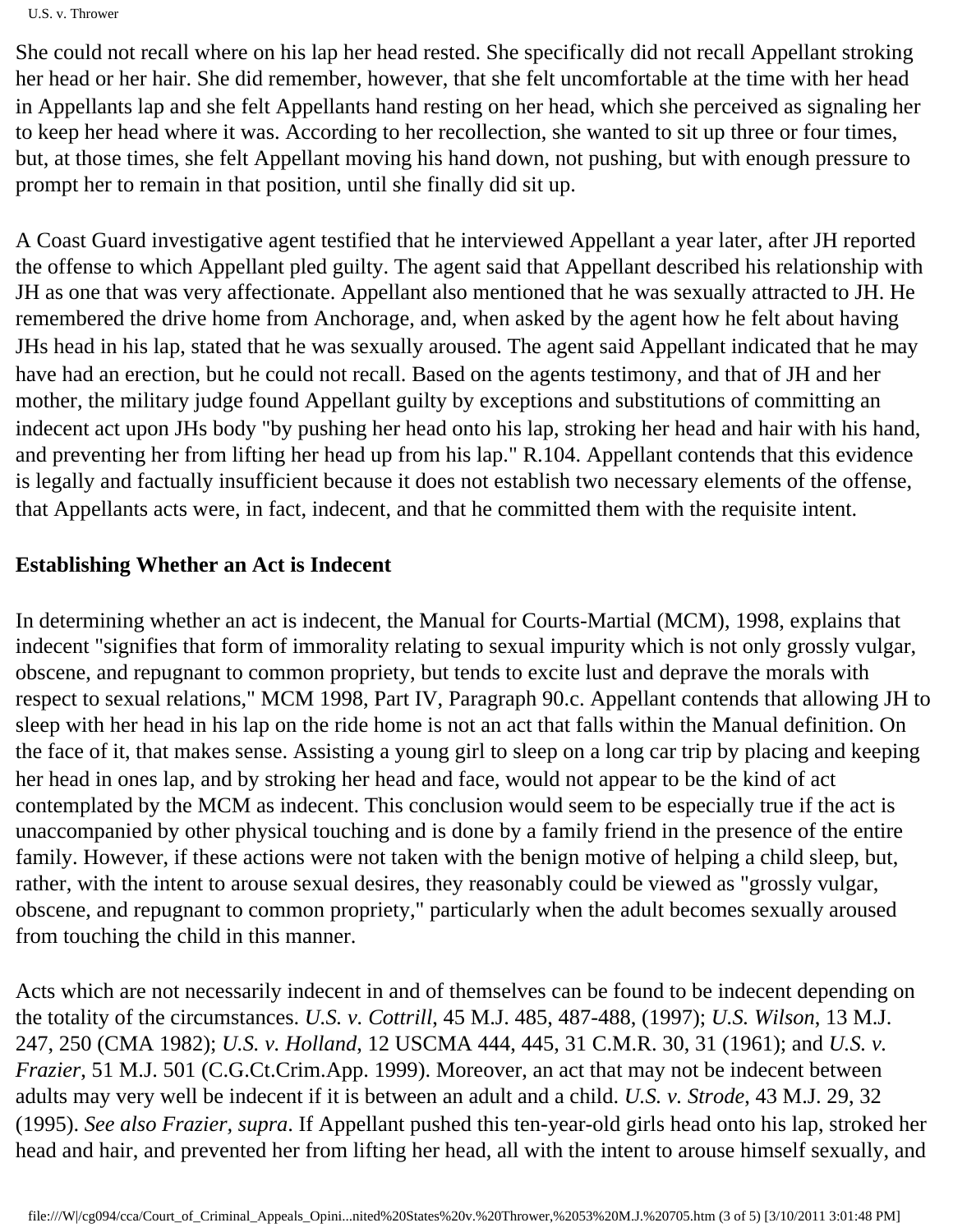```
U.S. v. Thrower
```
by such actions did, in fact, become aroused, then, in our view, the innocent character of the act changes to one that is grossly vulgar, obscene, and repugnant to common propriety. We hold that such conduct by an adult with a ten-year old girl, no matter how innocent it might appear on the surface, constitutes an indecent act, if that act sexually excites the perpetrator and is committed with the specific intent to effect that arousal.

## **Necessary Intent**

Appellant challenges the proof of sexual intent as an essential element of the offense. According to the MCM, in order to satisfy this element the evidence must establish that the act was committed with the "intent to arouse, appeal to, or gratify the lust, passions or sexual desires of the accused, the victim, or both." MCM 1998, Part IV, Paragraph 87b.(1)(d). Appellant contends that the evidence fails in this regard. While the investigative agent s account of Appellant s statements allows a permissive inference that Appellant had the requisite sexual intent when the acts were committed, Appellant argues that a legally sufficient nexus between those acts and the specific intent is missing. Even if we accepted that contention with respect to Appellant s initial actions, it was reasonable for the factfinder to conclude that at some point after Appellant became sexually aroused, he had the specific intent to maintain that arousal by preventing JH from lifting her head from his lap. Appellant submits that the judge s finding of guilt must nevertheless fail because the details of the earlier offense, to which Appellant had pled guilty, had an improper spillover effect on the contested offense.

When similar-intent offenses are charged together, and where proof of one would not be admissible to prove the other, there is a serious danger that overwhelming proof of one will spill over and prejudice a legitimate defense to the other. *U.S. v. Haye*, 29 M.J. 213, 215 (CMA 1989); RCM 906(b)(10). Here, Appellant contends that the facts developed in the judge s guilty-plea inquiry carried over to influence him in finding all elements present in the second indecent act offense, and, in particular, prejudicially enhanced the proof of specific intent. According to *U.S. v. Holt*, 27 M.J. 57 (CMA 1988) an accused s oral statements made during a guilty plea colloquy may be used during the trial for determining the providence of the plea and for sentencing. Appellant offers no evidence that the judge utilized those statements in some other manner, only that it appears to Appellant that there were evidentiary gaps and that inevitably they must have been filled from earlier findings. Citing *U.S. v. Prevatte*, 40 M.J. 396, 398 (CMA 1994), Appellant acknowledges that the military judge is presumed to know the law and to follow it. We see no reason to doubt that the judge followed the law and did not utilize matters developed in the plea inquiry for an unauthorized purpose. Accordingly, we reject the contention that the military judge allowed the first offense s facts to influence him in finding Appellant guilty of the second offense.

As a separate matter, we note that if evidence relating to the first offense had been properly admitted in evidence as relevant proof of an element of the second offense, then the military judge legitimately could have considered it for that purpose. Military Rule of Evidence (MRE) 404(b) states that evidence of other crimes, wrongs, or acts, while not admissible to prove the character of a person, "may, however, be admissible for other purposes, such as proof of lintent)." In our view, the evidence of Appellant s prior indecent act with JH was relevant as to his intent with JH during the ride home from Anchorage. If